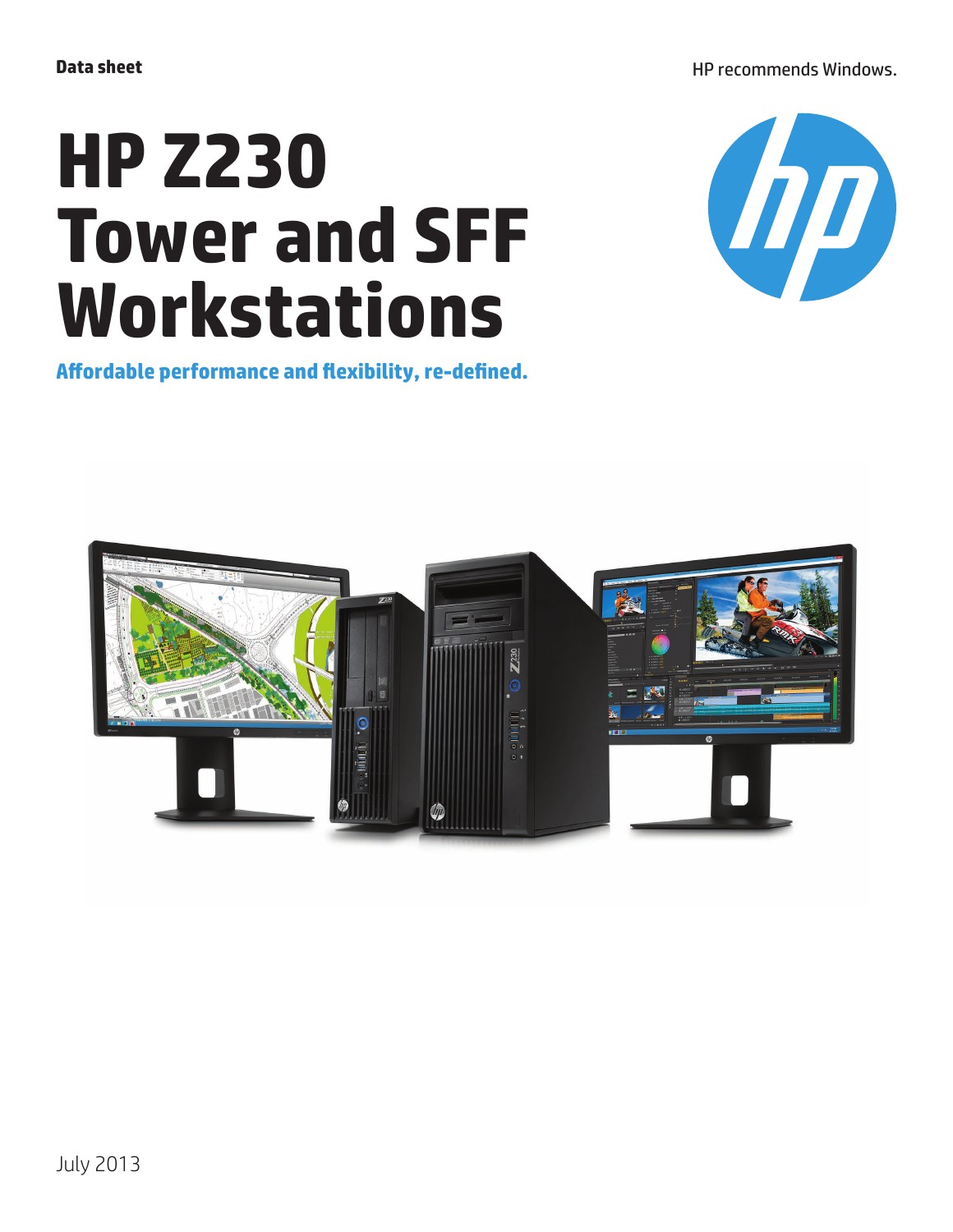

**HP Z230 SFF**



**HP Z230 Tower**

## **Workstations that fit your workspace**

Create a totally immersive work environment for those who demand reliability and performance on a budget. Designed for heavy 24x7x365 workloads, the HP Z230 delivers next-generation processor and graphics technologies in two redesigned models. Choose between an amazingly capable Small Form Factor (SFF) for constrained spaces, and a new compact Tower that is impressively expandable.

# **Rock solid reliability, affordably priced**

With the HP Z230 SFF and Tower Workstations, you will gain peace of mind from our extreme test and validation processes designed for always-on environments. You can control your environmental impact better than ever<sup>1</sup> while lowering your total cost of ownership with a 92% efficient power supply. Work smarter with software tools designed to deliver better, smarter performance—the HP Z230 Tower Workstation has earned a wide range of ISV certifications.

# **Totally immersive. Perfectly productive.**

Engineered to impress, the redesigned HP Z230 Small Form Factor Workstation provides the capability and flexibility you demand in a 57% smaller form factor than the tower. You can realize impressive performance, unbelievable storage capacity, wide variety of I/O slots and ports and amazing flexibility while retaining the small form factor size.

The HP Z230 Tower Workstation features complete computing power in a new compact design. Don't let its compact design fool you, it is remarkably expandable to ensure you'll always have all the computing power you need. It is designed to grow along with your business so that you can scale and expand by adding more storage and connectivity when you need it. Enhance your storage capacity with six available drive bays including a 2.5-inch HD bay for high speed solid state drives. The optional ergonomic Handle in Top ODD Bay allows tool free installation of SSD Hard Drives for easy expandability.<sup>2,3</sup>

Boost your storage performance with RAID, solid state drives, or get the best of both worlds by combining large hard drives with an optional solid state drive as a cache device.<sup>4</sup> Optimize these workstations for peak performance with HP Performance Advisor that easily configures your system with the best settings designed for specific applications.<sup>5</sup>

### **The HP Z230 has power to spare—and share.**

Enjoy the latest in performance and energy efficiency from Intel's next generation processor architecture. The latest Intel® Xeon® processor E3-1200 v3 family<sup>6</sup> and rich graphics are designed to keep up with your workload. You can choose between cost-effective integrated graphics or powerful 2D or 3D discrete graphics.7,8 Keep your work front-and-center with support for up to six monitors<sup>7,8</sup> and easily connect your peripherals and devices using the four PCIe slots<sup>9</sup>, one PCI input/output slot,\* ten external USB ports and the fast charging USB port.\* With HP RGS you can take your graphics intensive workstation applications wherever you go and collaborate with colleagues around the office or around the world, in real time.